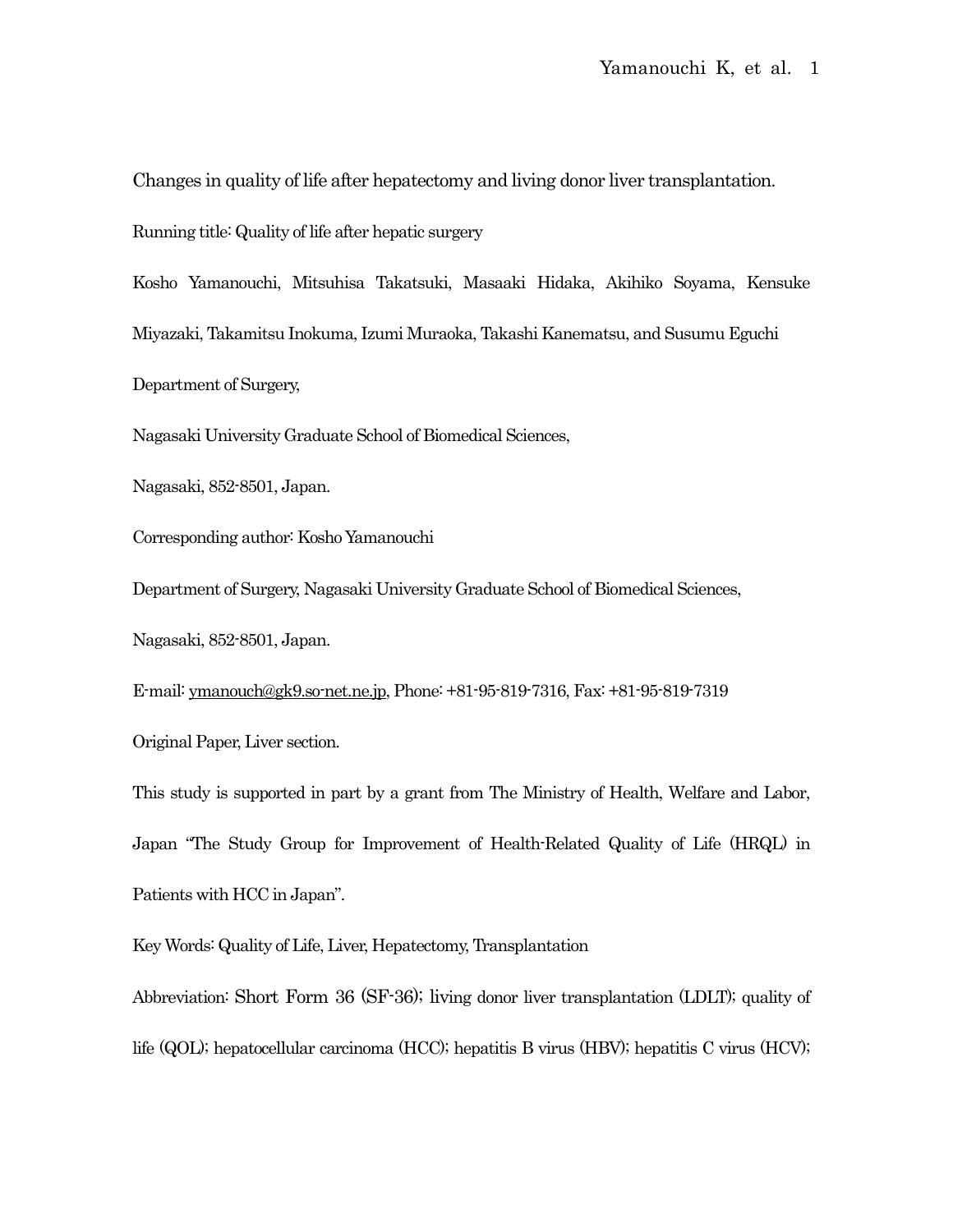physical functioning (PF); role physical (RP); bodily pain (BP); general health (GH); vitality (VT); social functioning (SF); role emotional (RE); mental health (MH).

## Abstract

Background/Aim: Quality of life has become important as an outcome in addition to conventional outcomes such as disease-free and overall survival. In this study, we compared the fluctuations of quality of life after hepatectomy and living donor liver transplantation.

Methodology: Thirteen adult patients undergoing hepatectomy and 7 with living donor liver transplantation were enrolled. The SF-36, which can objectively measure health-related generic physical and mental quality of life, was completed before surgery and at 3, 6, 9, and 12 months after surgery.

Results: Before surgery, the scores of 7 out of 8 domains in SF36 were significantly lower in the transplantation group than in the hepatectomy group. After hepatectomy, quality of life dropped temporarily and subsequently gradually recovered toward the baseline, while after transplantation, quality of life, especially mental function, tended to be improved beyond the baseline. Consequently, the quality of life of the transplantation patients became comparable to that of the hepatectomy patients 12 months after surgery.

Conclusions: living donor liver transplantation was demonstrated to be a sensible therapeutic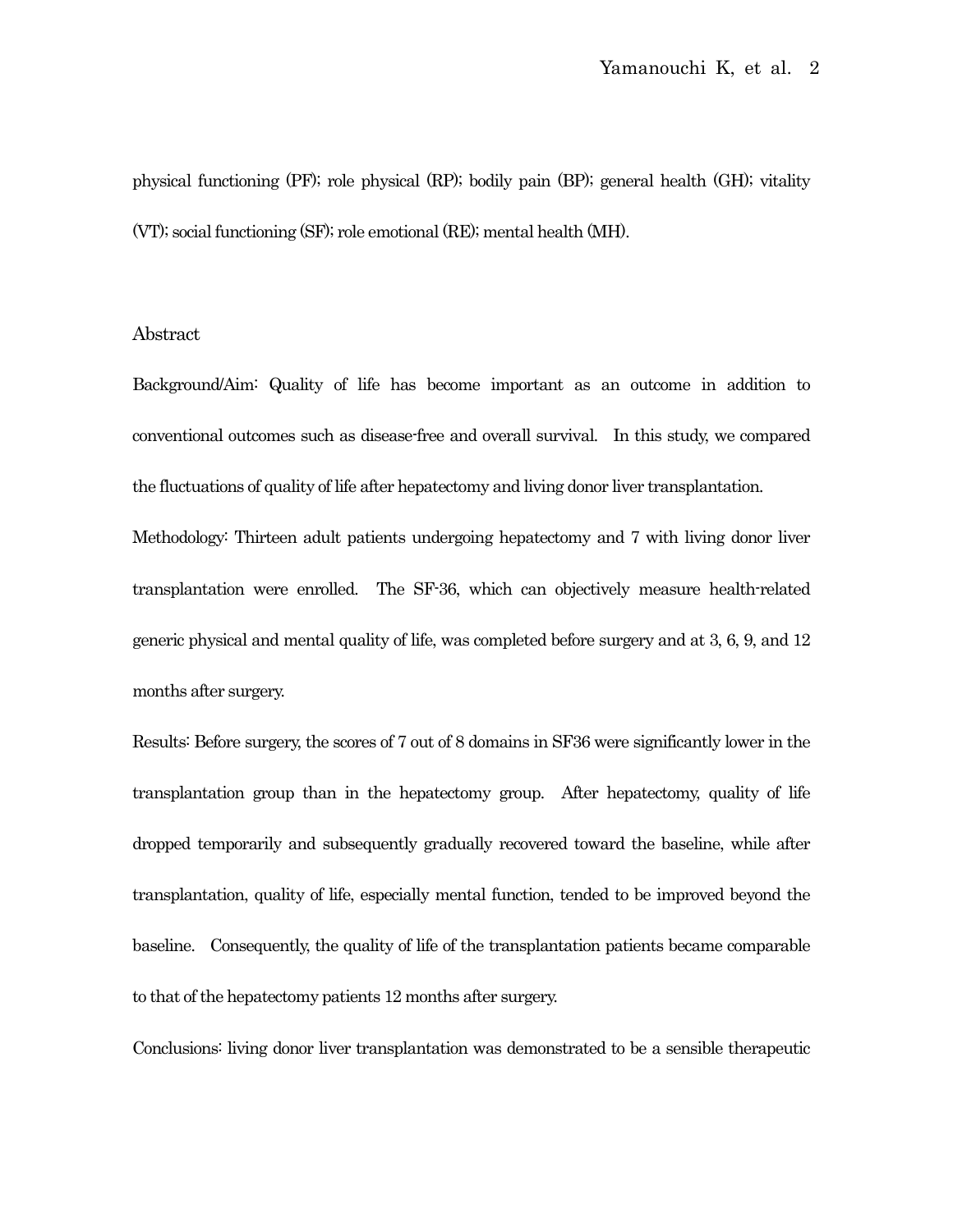intervention for liver failure and malignances from the point of view of improvement in physical and mental quality of life.

# Introduction

Hepatectomy has been established as a therapeutic intervention for hepatic malignancies. Furthermore, living donor liver transplantation (LDLT) has been carried out for liver failure as well as hepatic malignancies (1). Although both modalities have been demonstrated to be sensible medicinally, in terms of curability and safety, some problems exist. Both are generally invasive procedures; for instance, they require a big incision, long operative and anesthetic durations, blood loss, hospitalization, and sometimes blood transfusion, and they may cause post-operative complications. Even after discharge, patients have to visit an out-patient clinic for follow-up examinations and medication for long periods. Furthermore, some patients may suffer from recurrent diseases. Because these requirements can impair the patient's physical and mental health, quality of life (QOL) has been deemed to be an important outcome in addition to traditional medical outcomes such as disease-free and overall survival (2, 3). The effects of liver diseases on QOL have been reported to some extent, such as in the case of resection for hepatic malignancy (2-4), liver transplantation (5, 6), hepatic fibrosis (7, 8), hepatitis C virus-related liver diseases  $(7, 9)$ , and so on using various instruments.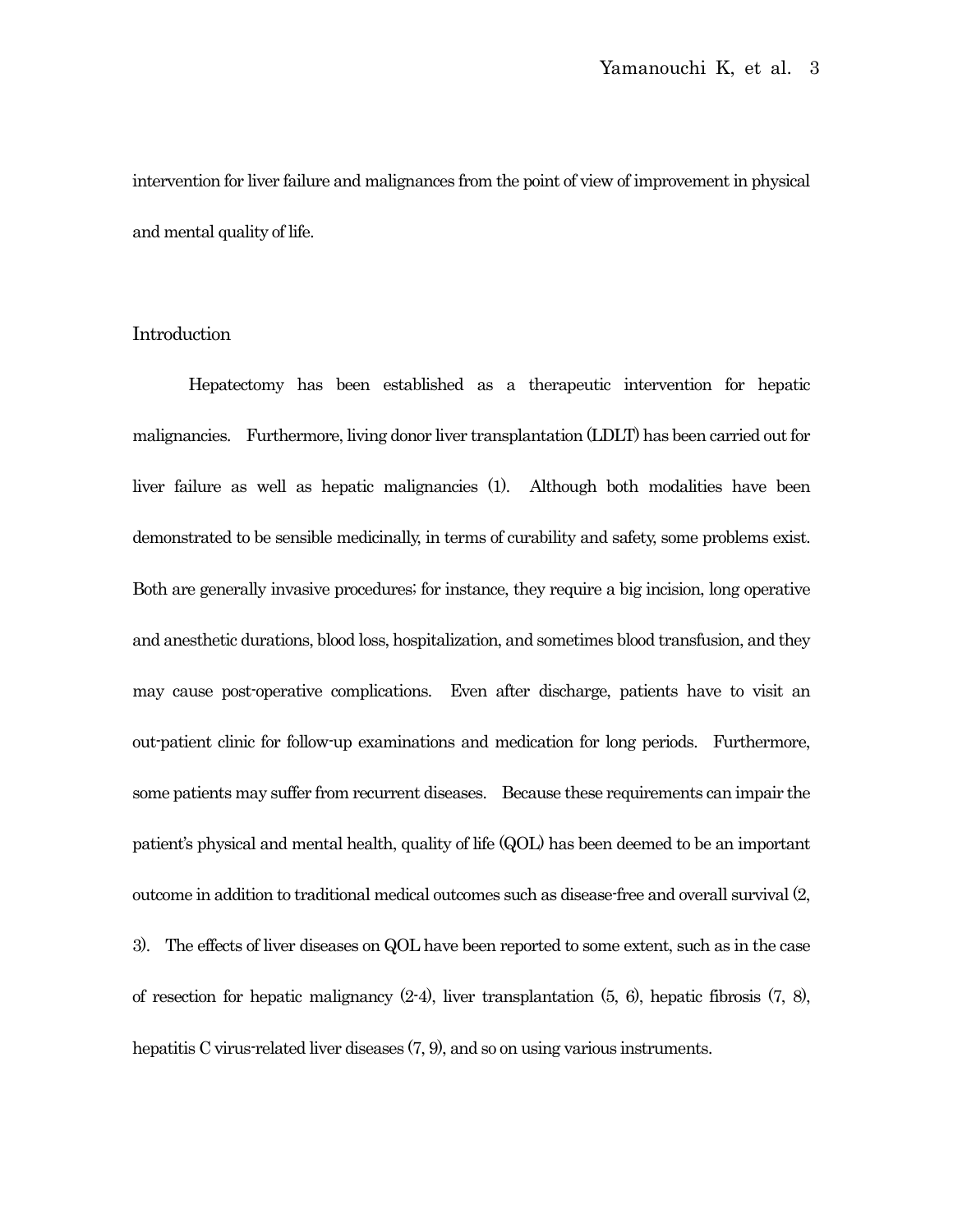The Short Form 36 (SF-36) was used to assess generic physical and mental

health-related QOL by means of 36 questionnaires, which measures eight areas of functioning and well-being. Each subscale consists of 2 to 10 items with 2-point to 10-point scales. Higher scores represent higher functioning (10). In this study, we compared the fluctuations of QOL using SF-36 after hepatectomy and LDLT and analyzed their characteristics.

# Methodology

Thirteen adult patients who underwent hepatectomy and 7 who underwent LDLT from November, 2006 through May, 2008, were enrolled in the clinical study. The underlying diseases were as follows: in the hepatectomy group, hepatocellular carcinoma (HCC) with hepatitis B virus (HBV) infection (4 patients, 30.8%), HCC with hepatitis C virus (HCV) infection (3, 23.1%), HCC with neither HBV nor HCV infection (5, 48.5%), and metachronous hepatic metastases from colon cancer (1, 7.7%); in the LDLT group, HBV-related liver cirrhosis (LC) with HCC (2, 28.6%), HCV-related LC with HCC (3, 42.9%), alcoholic LC (1, 14.3%), and Calori disease (1, 14.3%). The study protocol was approved by the Institutional Review Board, and all enrolled patients provided written informed consent.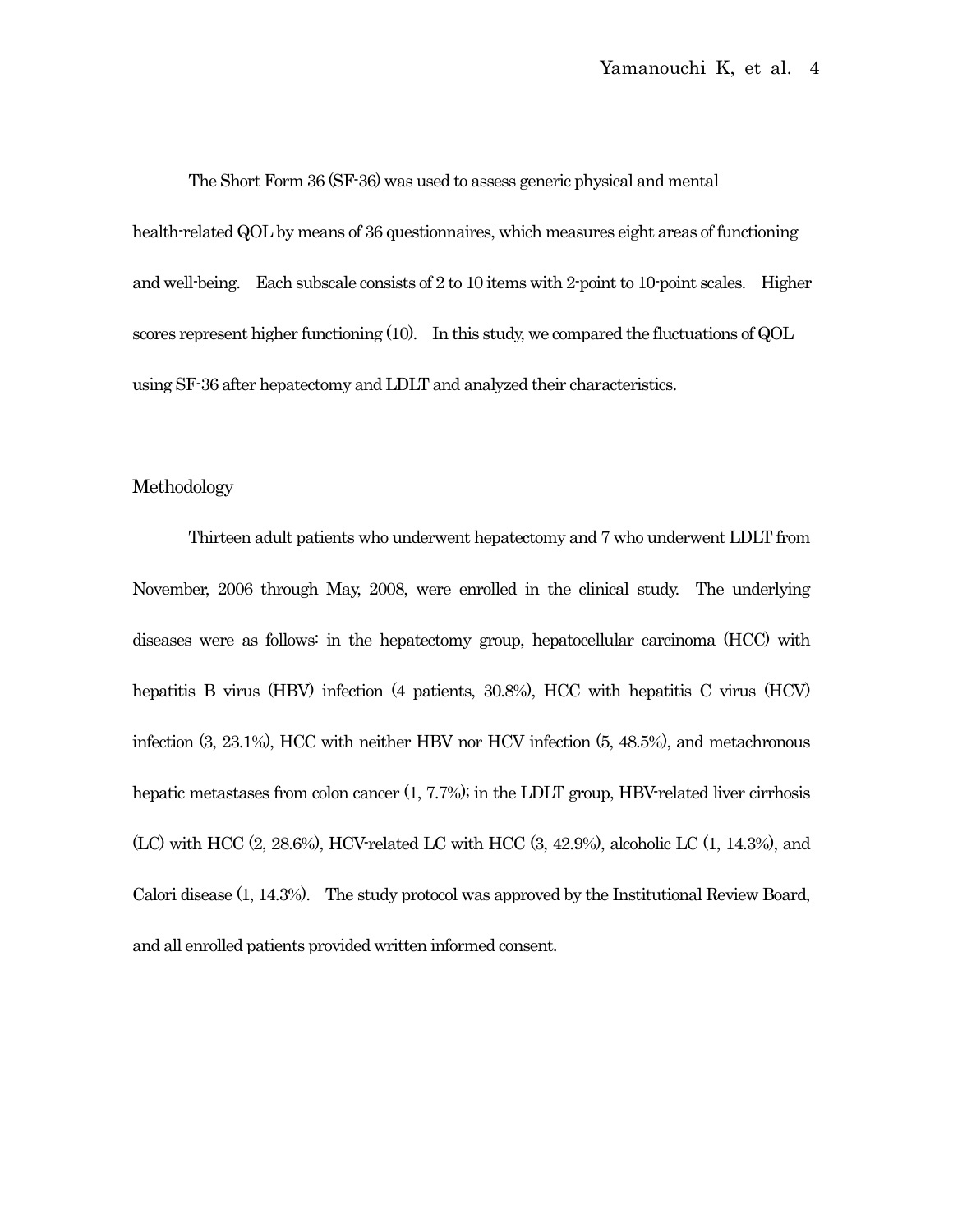#### Instrument for QOL assessment

The SF-36 questionnaire is a validated survey that measures general health-related QOL(10), and a Japanese-validated version of the SF-36 was used in this study. It consists of eight subscales of physical and mental functions: the physical functions include physical functioning (PF), role physical (RP), bodily pain (BP), and general health (GH); the mental functions include vitality (VT), social functioning (SF), role emotional (RE), and mental health (MH). The scores in each domain range from 0 to 100, with a higher score indicating a better health state. We transformed SF-36 scores (0-100) to norms for the Japanese population with the mean=50 and standard deviation=10 by using SF-36 Norm-Based Scoring software.

#### Study protocol

This was an observational study, and no treatments were provided to the patients. Patients were approached at the time of admission. After providing written consent, the patients were asked to complete the SF-36, and the completed form was collected the next day. The patients were sent the same questionnaire by mail at 3, 6, 9, and 12 months after being discharged.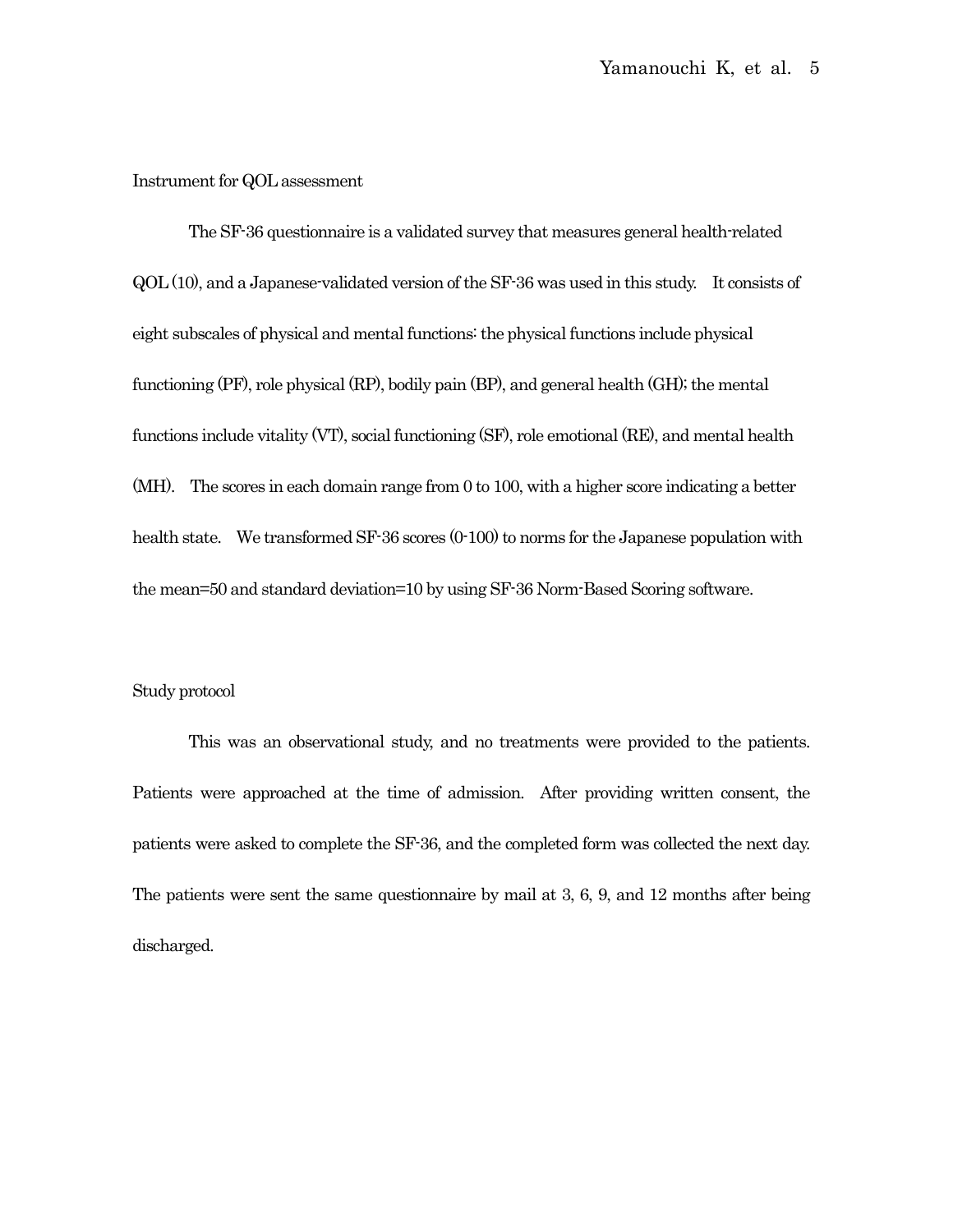## Statistical analyses

Data were presented as median (range). We used a paired t-test for continuous variables at 2 time points and Student's t test for independent samples between the 2 groups. A comparison of categorical variables was performed using the  $\chi^2$  test. A p value of <0.05 was considered statistically significant.

# Results

Table 1 shows the demographics and clinical data of the patients in both groups. The extent of hepatectomy was defined as major if 3 or more segments were resected, and minor if 2 or fewer segments were resected. The age of the patients in the LDLT group was significantly younger than that of the patients in the hepatectomy group (p<0.01). The proportion of the patients with Child–Pugh C was higher in the LDLT group than in the hepatectomy group (p<0.05). The length of hospitalization after surgery of the patients in the LDLT group tended to be longer, but not to a statistically significant degree (p=0.07). The proportion of the patients who needed to be re-hospitalized within 1 year was statistically higher in the LDLT group  $(p<0.05)$ .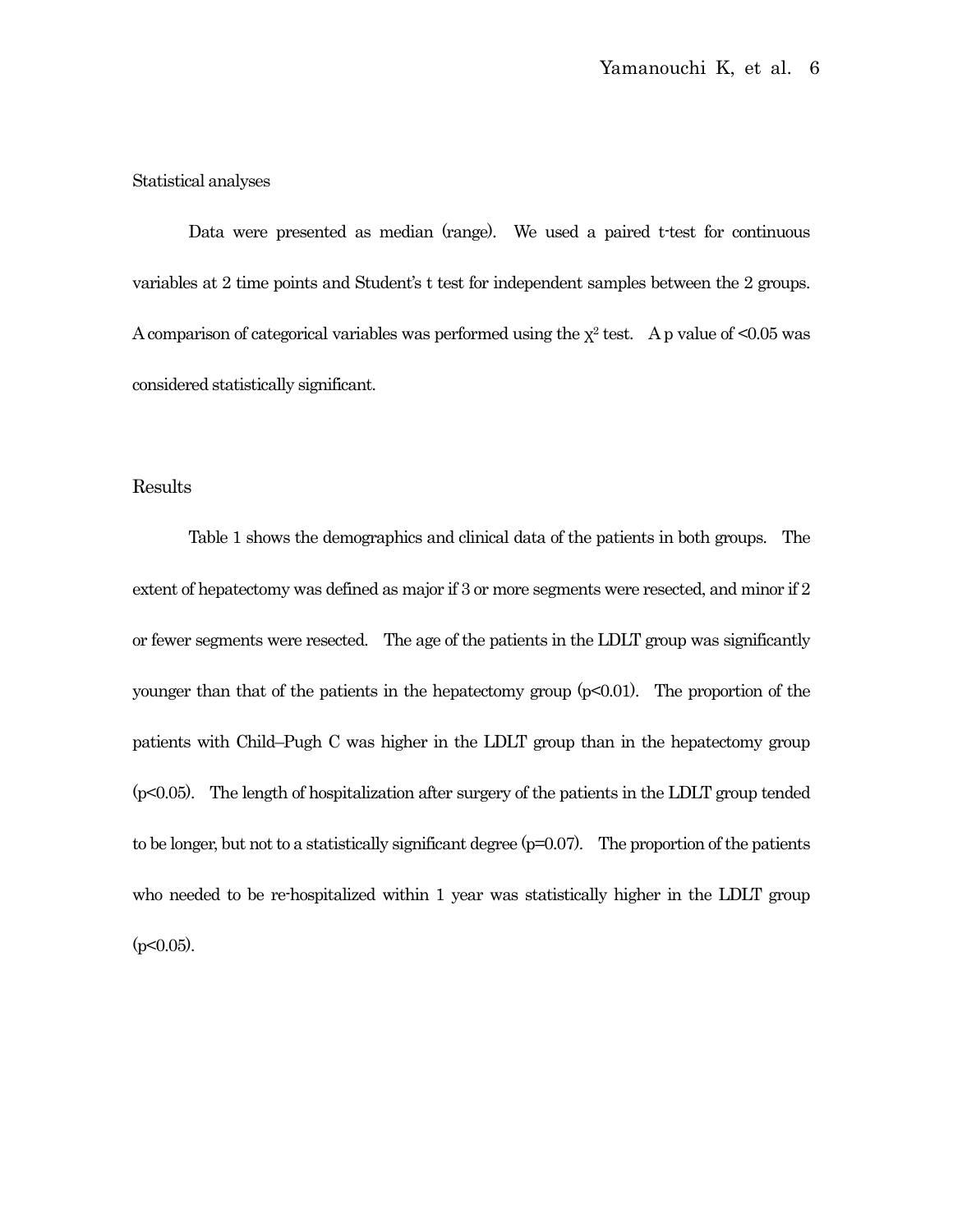#### Changes of SF-36 scores beyond the operation

## Changes of scores in the hepatectomy group

In the hepatectomy group, in the physical functions, the PF and GH scores did not change significantly after the operation (Figures 1a, d). The RP score dropped significantly at 3 months with a recovery after 6 months (Figure 1b). There was a significant decrease in BP scores through 12 months after surgery (Figure 1c). In the mental functions, there were significantly worse VT, SF, and RE scores at 3 months after the operation (Figures 1e, f, g). The VT score returned to its preoperative value at 6 months after surgery and remained there until 12 months after surgery. Although the SF and RE scores recovered at 6 months, they dropped again significantly compared with those before the operation. The MH score did not change significantly throughout the follow-up period (Figure 1h).

#### Changes of scores in the LDLT group

In the LDLT group, the PF score dropped significantly at 3 months compared with that before the operation, with a recovery after 6 months (Figure 1e). Although the scores of the remaining 7 subscales did not change significantly after the operation, they all had a tendency to get better over time after surgery (Figure 1).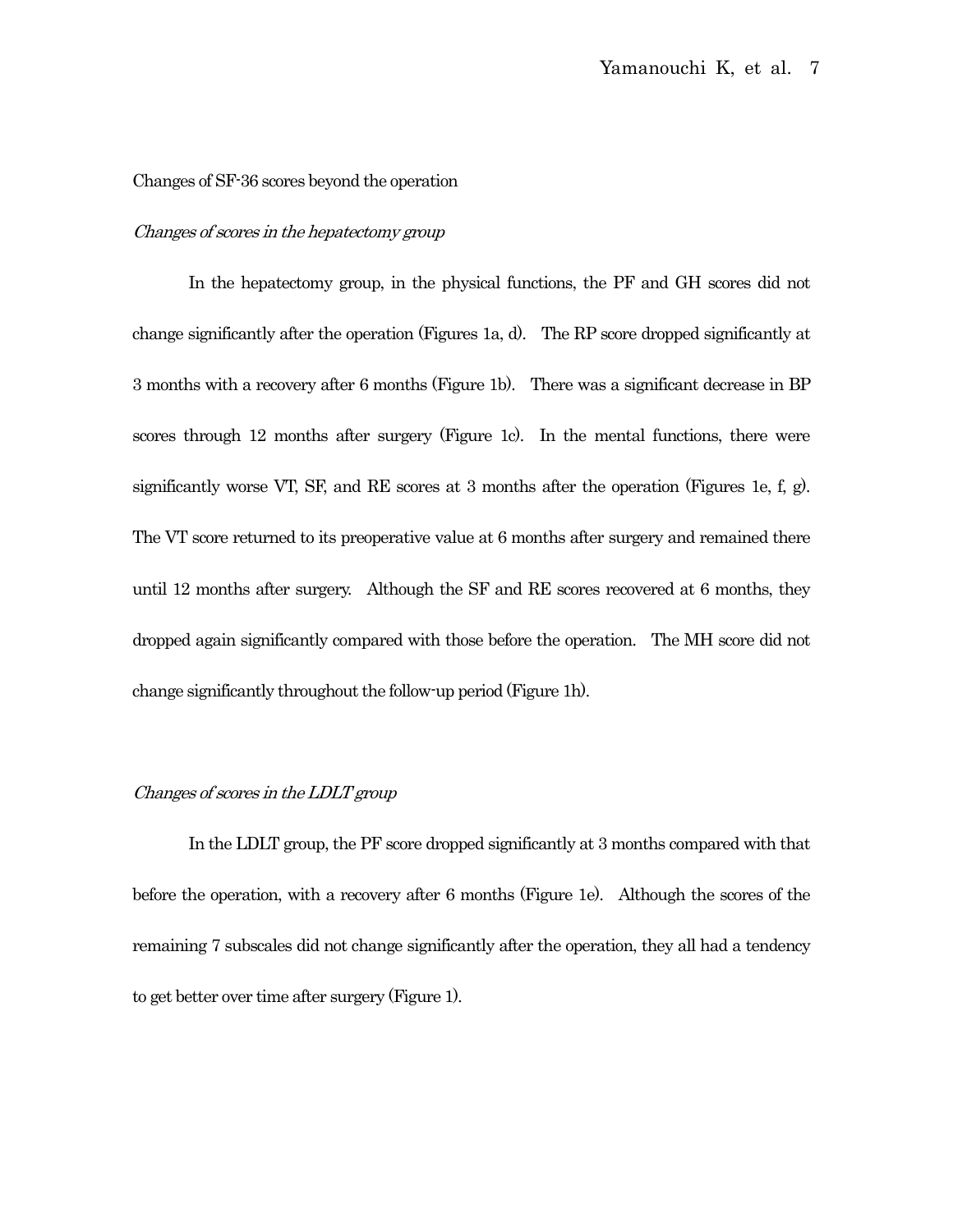## Comparison of SF-36 scores between the 2 groups

Before the operation, the scores of all the subscales except PF were significantly lower in the LDLT group compared with those in the hepatectomy group (Figure 2a). Twelve months after surgery, however, there were no significant differences in the scores of any subscale between the 2 groups (Figure 2b). The scores of no subscales did not reach norms for the Japanese population (mean=50 and standard deviation=10) 12 months after surgery.

## **Discussion**

Martin et al. (4) analyzed the QOL of 32 patients who underwent hepatectomy for malignancies. Although they used different QOL instruments from ours, the QOL scores of most domains, including function, symptom, global health, mood, emotion, liver disease-specific items, and so on, deteriorated after surgery and returned to baseline at 3 months, even after major hepatectomy, and throughout the experimental period (until 6 months). In the present study, after hepatectomy for malignant diseases, the scores of 5 of the subscales of SF-36 dropped significantly at 3 months, and 4 of these subscales recovered at 6 months. The scores of SF and RE deteriorated again thereafter. The BP score remained lower than before surgery without returning to baseline. One reason that delayed recovery and re-deterioration of QOL occurred in our study is likely the larger proportion of patients with HCC compared with the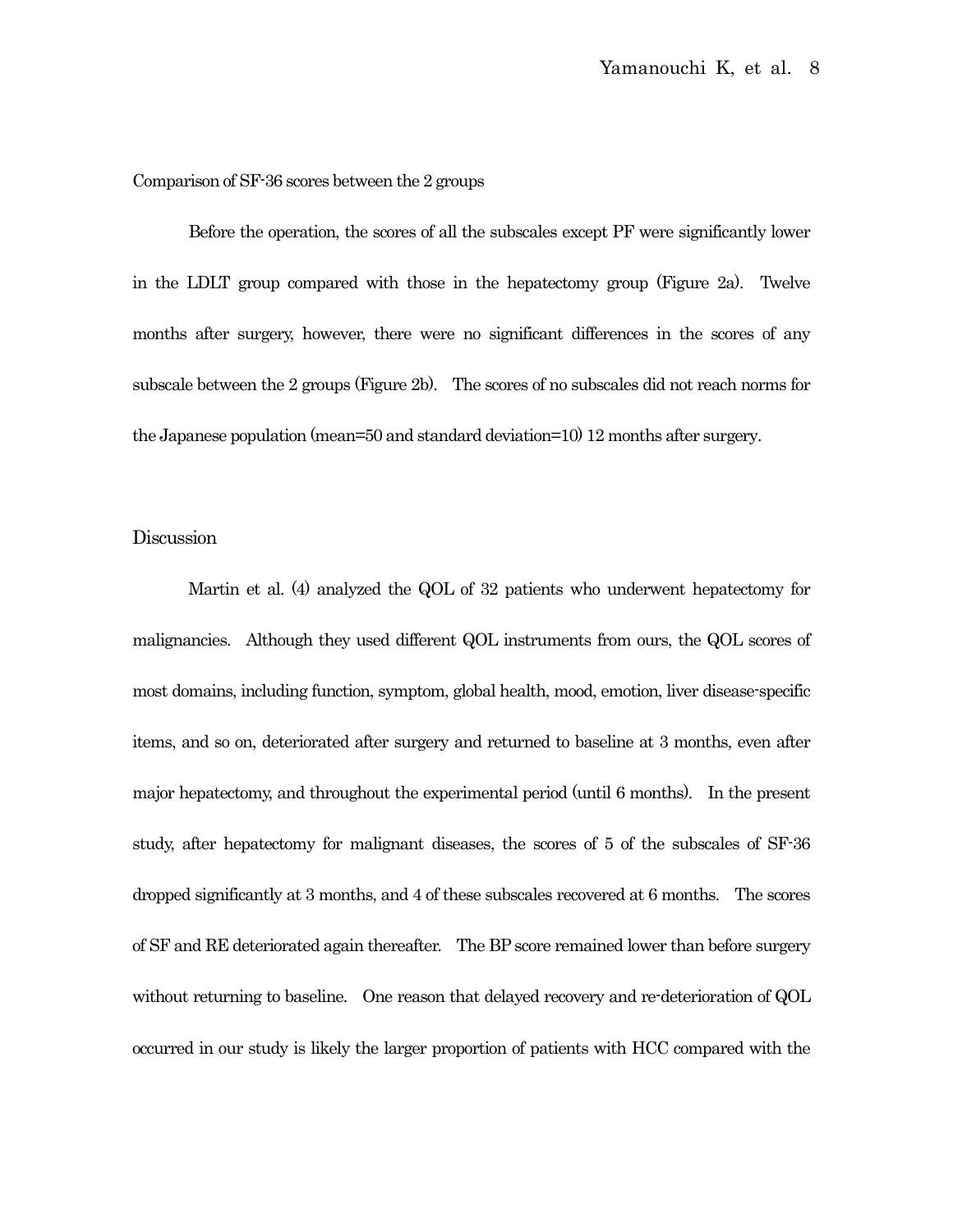previous report (92.3% vs. 12.5%) (4). Most cases of HCC would derive from a diseased liver, and the liver spare function is usually impaired in such cases. It was reported that LC and severe liver fibrosis were correlated with poor QOL in patients with nonalcoholic steatohepatitis (8) or HCV- related fibrosis (7, 9). In the present study, none of the patients in the hepatectomy group had cirrhotic liver as determined by pathological examination (data not shown) and all were Child-Pugh A or B. Furthermore, as shown in Figure 2a, the scores of most subscales of the SF-36 in the hepatectomy group before surgery were comparable to the norms for the Japanese population (mean=50 and standard deviation=10). The present results suggest that even a mild to moderate degree of poor liver function, which allowed the patients to undergo hepatectomy, can impair recovery of QOL after surgery. Because it was reported that the oral administration of branched-chain amino acid to patients with LC improved QOL as well as serum albumin concentration and event-free survival (11), this supplement could have a favorable influence on the fluctuation of QOL after hepatectomy.

In the LDLT group, only the PF score dropped significantly at 3 months after surgery, with a return to baseline after 6 months. The remaining 7 scores changed slightly at 3 months and tended to increase after 6 months. In particular, all 4 mental function scores after 6 months were above those obtained before surgery, although statistical significance was not shown. Compared to the hepatectomy group, scores in 7 out of 8 subscales in the SF-36 were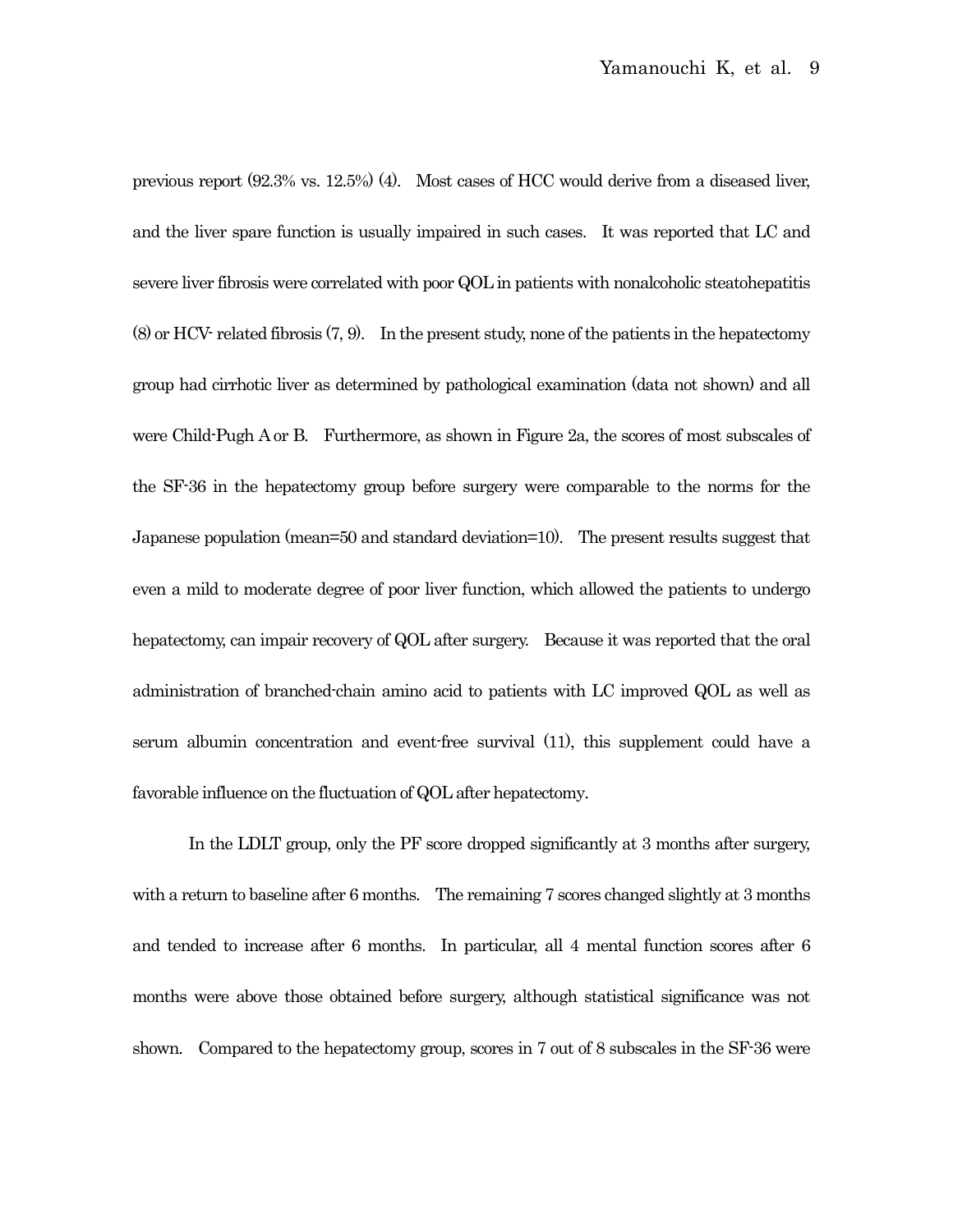significantly lower in the LDLT group before surgery. At 12 months after surgery, however, there was no significant difference in any subscale in the SF-36 between the 2 groups. Generally speaking, LDLT would be more invasive, i.e., would require a longer operative time and a longer period of hospitalization and would cause a larger amount of bleeding. After being discharged, patients who have undergone LDLT need to visit the out-patient clinic frequently for follow-up examinations and medication including immunosuppression. Furthermore, in this study, the proportion of patients who needed re-hospitalization was larger in the LDLT group. Why did QOL after LDLT improve even in such adverse conditions? As shown in Table 2, the liver spare function represented by Child-Pugh improved after LDLT, and this may be one of the reasons for the improvement in physical and mental QOL. Moreover, recurrent disease has been reported to impair QOL after hepatectomy for HCC (2) or hepatobiliary malignancies (3). While 4 patients in the hepatectomy group suffered from recurrent disease in the study period, no patients in the LDLT group did.

In our institute, one of the exclusion criteria for LDLT is >65 years old, though there have been some exceptional cases. We have not defined an age criterion for hepatectomy, and elderly patients can undergo the surgery. Thus, a limitation of this study was that the patients in the LDLT group were younger than those in the hepatectomy group. The QOL of elderly patients is considered to recover more slowly after invasive interventions.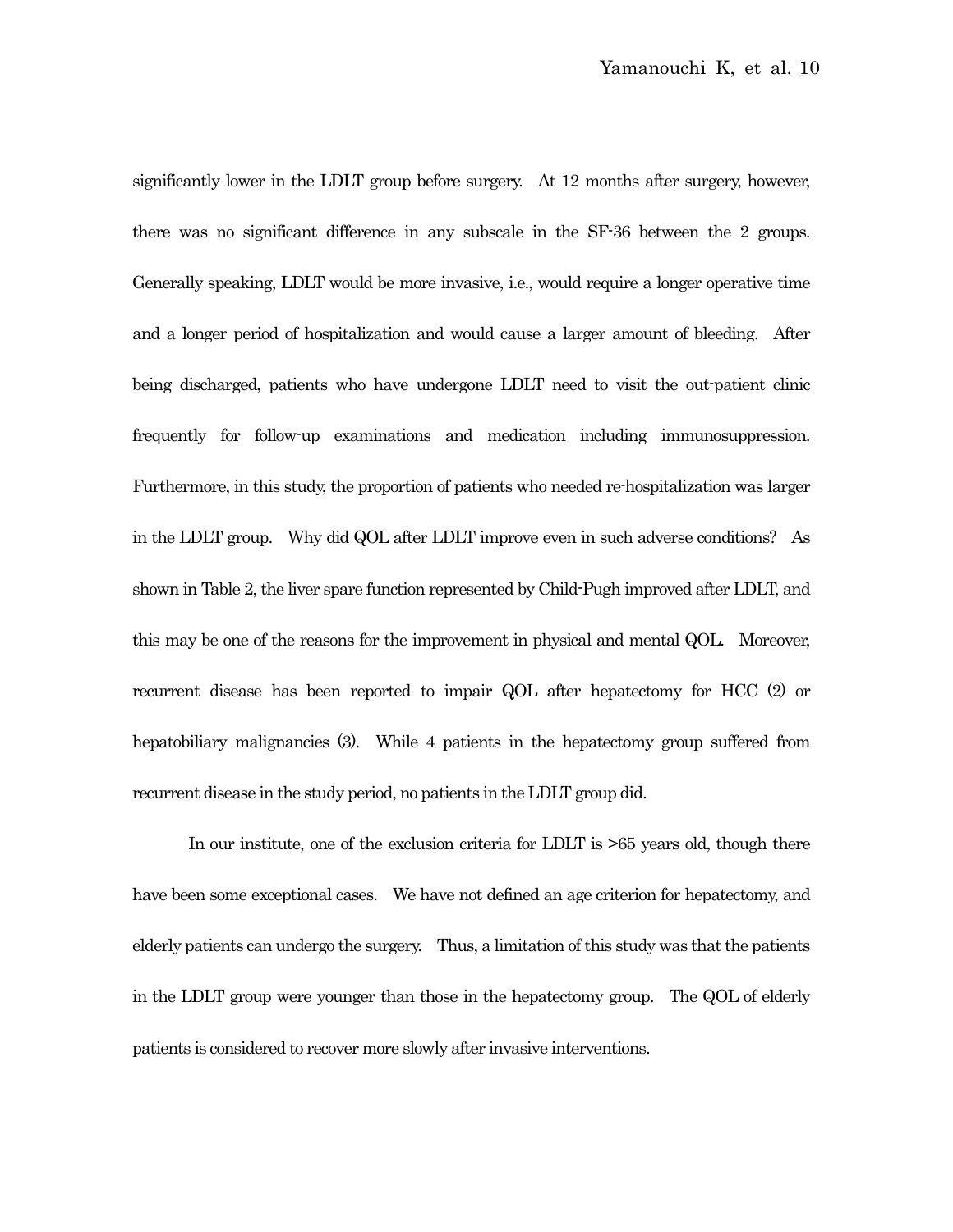In summary, fluctuations of QOL were different after hepatectomy and LDLT as follows. After hepatectomy, QOL dropped temporarily and then recovered gradually toward the baseline, and after LDLT, both physical and mental QOL tended to be improved beyond the baseline. Consequently, the QOL of the LDLT patients, whose baselines in most domains were lower than those of the hepatectomy patients before surgery, became comparable to that of the hepatectomy patients 12 months after surgery. Even though LDLT is generally an invasive and complex therapeutic intervention with a greater amount of bleeding, longer operative time, and longer period of hospital stay compared with hepatectomy, and even though patients need to continue to take immunosuppressive agents after LDLT, our results demonstrated that LDLT is a reasonable therapeutic option in terms of the subsequent recovery of QOL as well as conventional medical outcomes.

# Acknowledgments

The authors thank Kenji Fujiwara from Yokohama Rosai Hospital and Nobuaki Nakayama from Saitama Medical University for critical reading of the manuscript.

## References

1 Eguchi S, Takatsuki M, Hidaka M, Tajima Y, Kanematsu T: Evolution of living donor liver transplantation over 10 years: experience of a single center. Surg Today 2008; 38:795-800.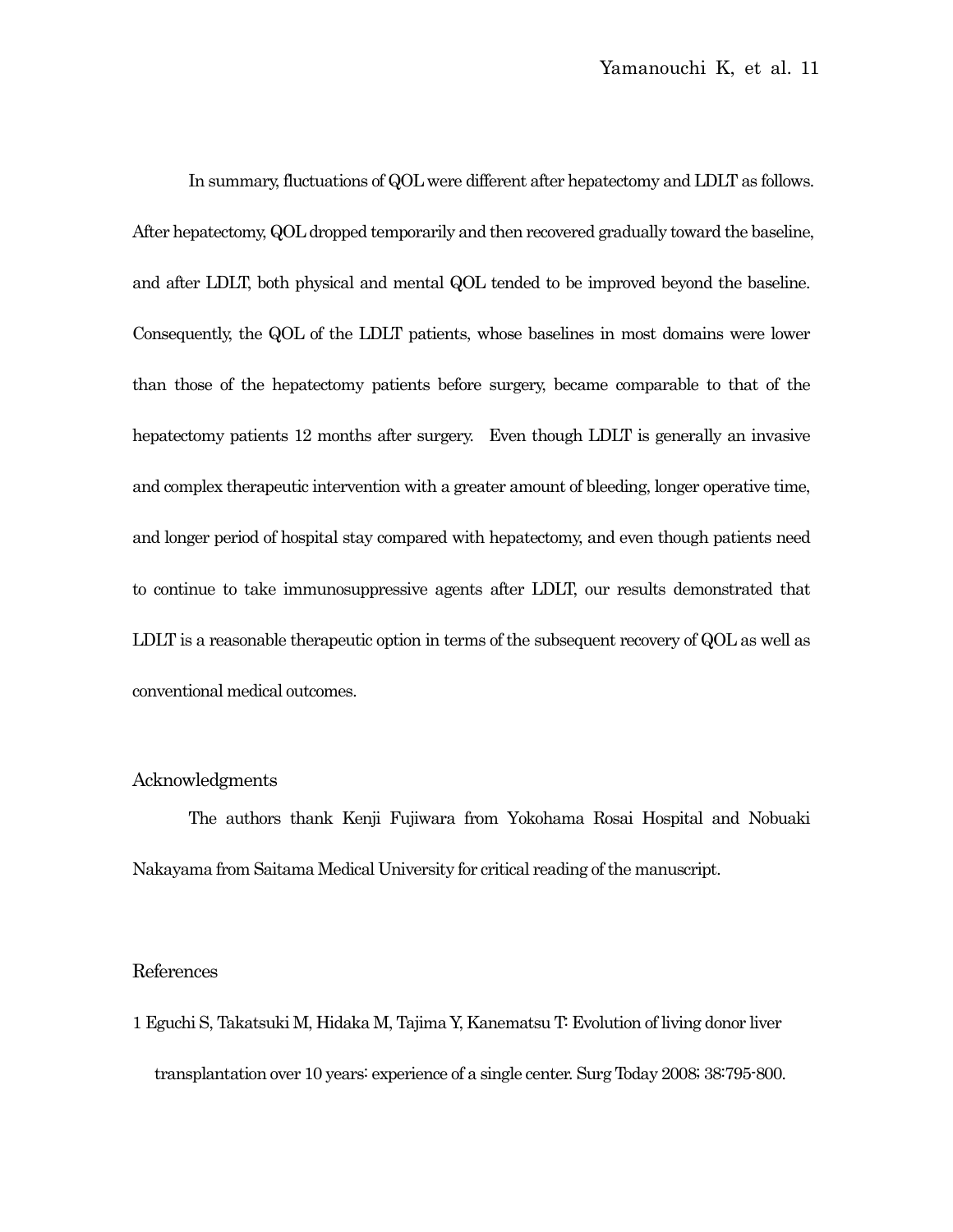- 2 Poon RT, Fan ST, Yu WC, Lam BK, Chan FY, Wong J:A prospective longitudinal study of quality of life after resection of hepatocellular carcinoma. Arch Surg 2001; 136:693-699.
- 3 Dasgupta D, Smith AB, Hamilton-Burke W, Prasad KR, Toogood GJ, Velikova G, Lodge JP: Quality of life after liver resection for hepatobiliary malignancies. Br J Surg 2008; 95:845- 854.
- 4 Martin RC, Eid S, Scoggins CR, McMasters KM: Health-related quality of life: return to baseline after major and minor liver resection. Surgery 2007; 142:676-684.
- 5 Karam V, Castaing D, Danet C, Delvart V, Gasquet I, Adam R, Azoulay D, Samuel D, Bismuth H: Longitudinal prospective evaluation of quality of life in adult patients before and one year after liver transplantation. Liver Transpl 2003; 9:703-711.
- 6 Tome S, Wells JT, Said A, Lucey MR: Quality of life after liver transplantation. A systematic review. J Hepatol 2008; 48:567-577.
- 7 Teuber G, Schafer A, Rimpel J, Paul K, Keicher C, Scheurlen M, Zeuzem S, Kraus M: Deterioration of health-related quality of life and fatigue in patients with chronic hepatitis C: Association with demographic factors, inflammatory activity, and degree of fibrosis. J Hepatol 2008; 49:923-929.
- 8 David K, Kowdley KV, Unalp A, Kanwal F, Brunt EM, Schwimmer JB: Quality of life in adults with nonalcoholic fatty liver disease: baseline data from the nonalcoholic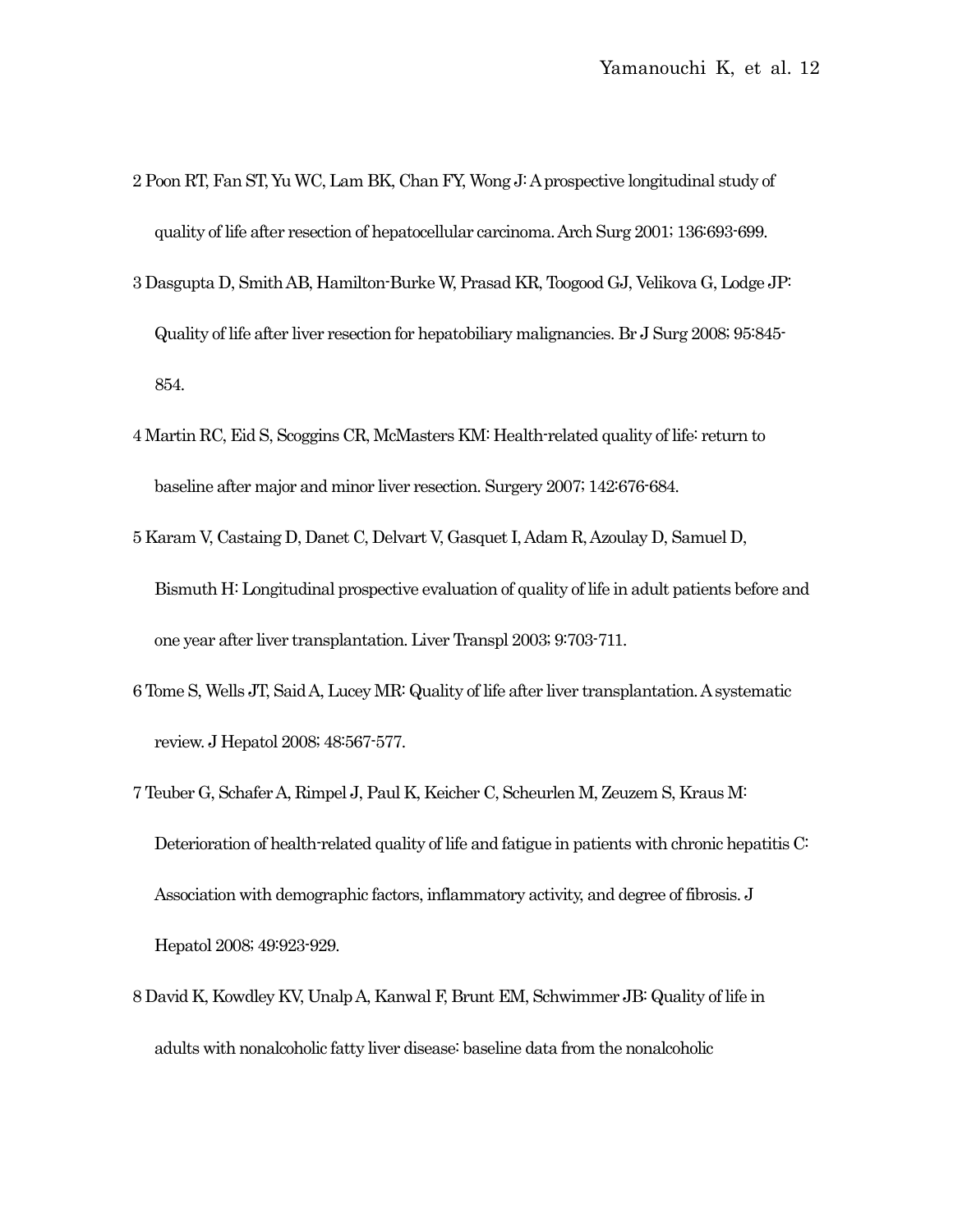steatohepatitis clinical research network. Hepatology 2009; 49:1904-1912.

- 9 Bonkovsky HL, Woolley JM: Reduction of health-related quality of life in chronic hepatitis C and improvement with interferon therapy. The Consensus Interferon Study Group. Hepatology 1999; 29:264-270.
- 10 Ware J: The SF-36 health survey. Manual and interpretation guide. Boston: The Medical Outcomes Trust, 1993.
- 11 Muto Y, Sato S, Watanabe A, Moriwaki H, Suzuki K, Kato A, Kato M, Nakamura T, Higuchi K, Nishiguchi S, Kumada H: Effects of oral branched-chain amino acid granules on event-free survival in patients with liver cirrhosis. Clin Gastroenterol Hepatol 2005; 3:705-713.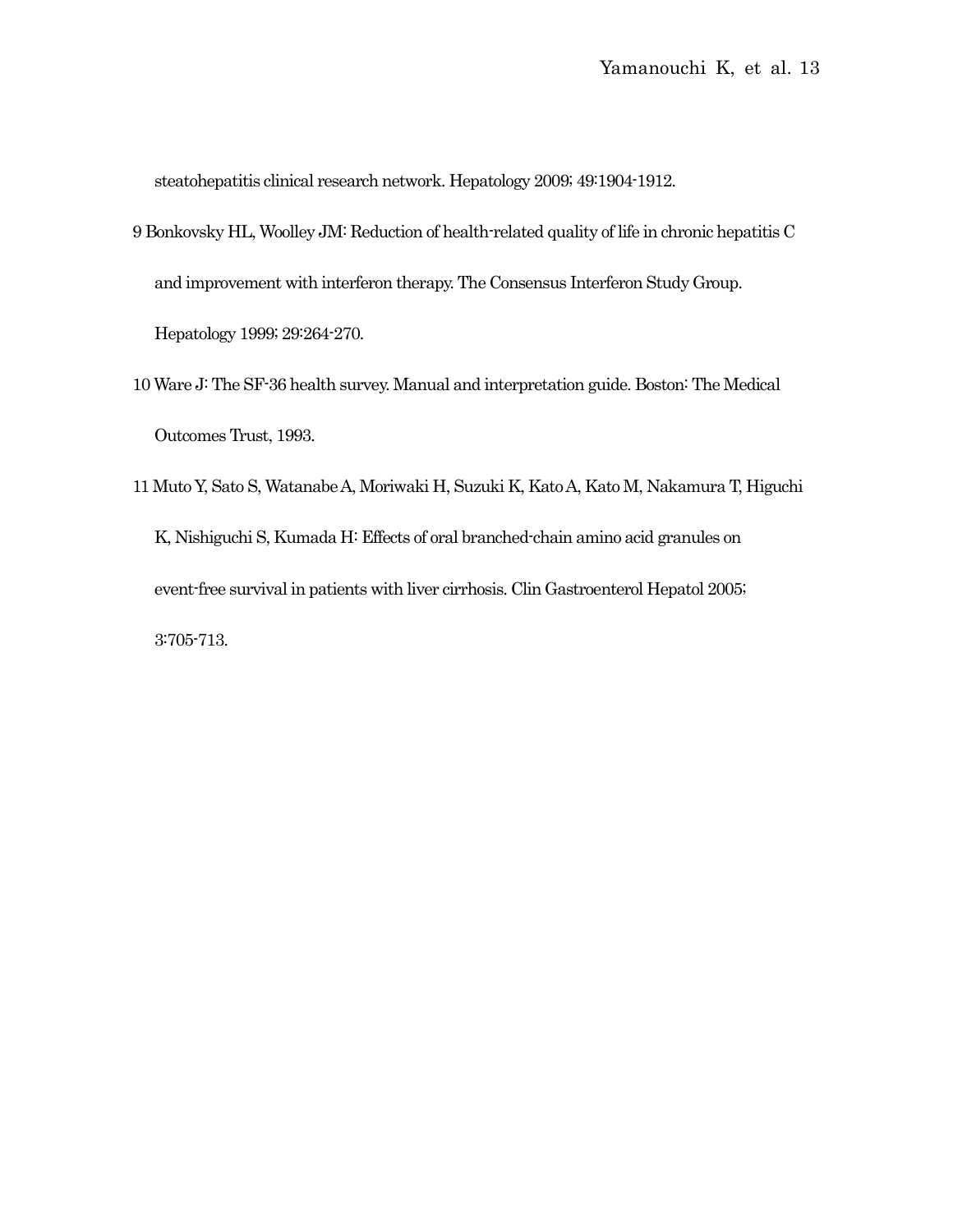|                          | Hepatectomy            | <b>LDLT</b>               | p      |
|--------------------------|------------------------|---------------------------|--------|
|                          | $(n=13)$               | $(n=7)$                   |        |
| Sex ratio (F:M)          | 3:10                   | 1:6                       | ns     |
| Age (years) *            | $70.9 \pm 5.2$ (58-80) | $48.3 \pm 17.0$ (25-68)   | < 0.01 |
| Child-Pugh               |                        |                           |        |
| Before surgery           |                        |                           |        |
| A/B/C                    | 12/1/0                 | 4/1/2                     | ns     |
| $A + B/C$                | 13/0                   | 5/2                       | 0.04   |
| After 12 months          |                        |                           |        |
| A/B/C                    | 11/2/0                 | 6/1/0                     | ns     |
| Extent of hepatectomy    |                        |                           |        |
| Major $(\%)$             | 7(53.8)                | na                        | na     |
| Minor $(\%)$             | 6(46.2)                | na                        | na     |
| Postoperative            |                        |                           |        |
| complications            |                        |                           |        |
| No/Yes                   | 7/6                    | 3/4                       | ns     |
| Length of hospital stay  | $25.0 \pm 20.6$ (9-85) | $42.4 \pm 17.1 (26 - 79)$ | 0.07   |
| after surgery (days) *   |                        |                           |        |
| Patients<br>with<br>re-  | 7(53.8)                | 7(100)                    | ns     |
| hospitalization $(\%)$   |                        |                           |        |
| Patients with recurrence | 4(30.8)                | 0(0)                      | ns     |
| of malignancy $(\%)$     |                        |                           |        |

Table 1. Demographic and clinical data of the patients

LDLT, living donor liver transplantation; ns, not significant; na, not applicable.

\* values are median (range)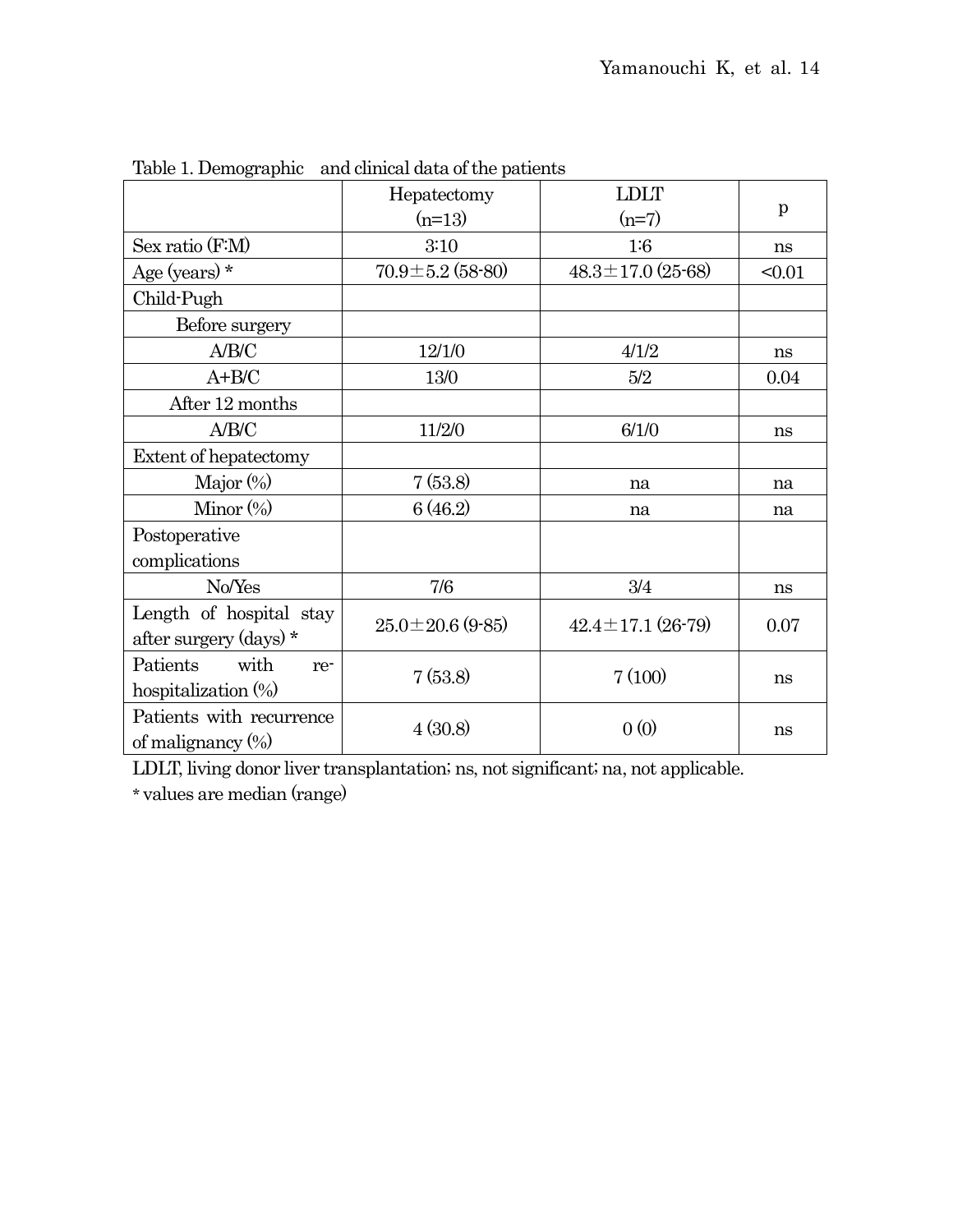# Figure legends

Figure 1: Fluctuations of SF-36 scores after surgery in patients with hepatectomy and living donor liver transplantation (LDLT). a. physical function (PF), b. role physical (RP), c. bodily pain (BP), d. general health (GH), e. vitality (VT), f. social functioning (SF), g. role emotional (RE), h. mental health (MH). \*p<0.05, \*\*p<0.01 versus preoperative value of the hepatectomy group. #p<0.05 versus preoperative value of the living donor liver transplantation (LDLT) group.

Figure 2: Comparison of SF-36 scores of patients with hepatectomy and living donor liver transplantation (LDLT). a. before surgery, b. 12 months after surgery.  $*p<0.05$ ,  $*p<0.01$ .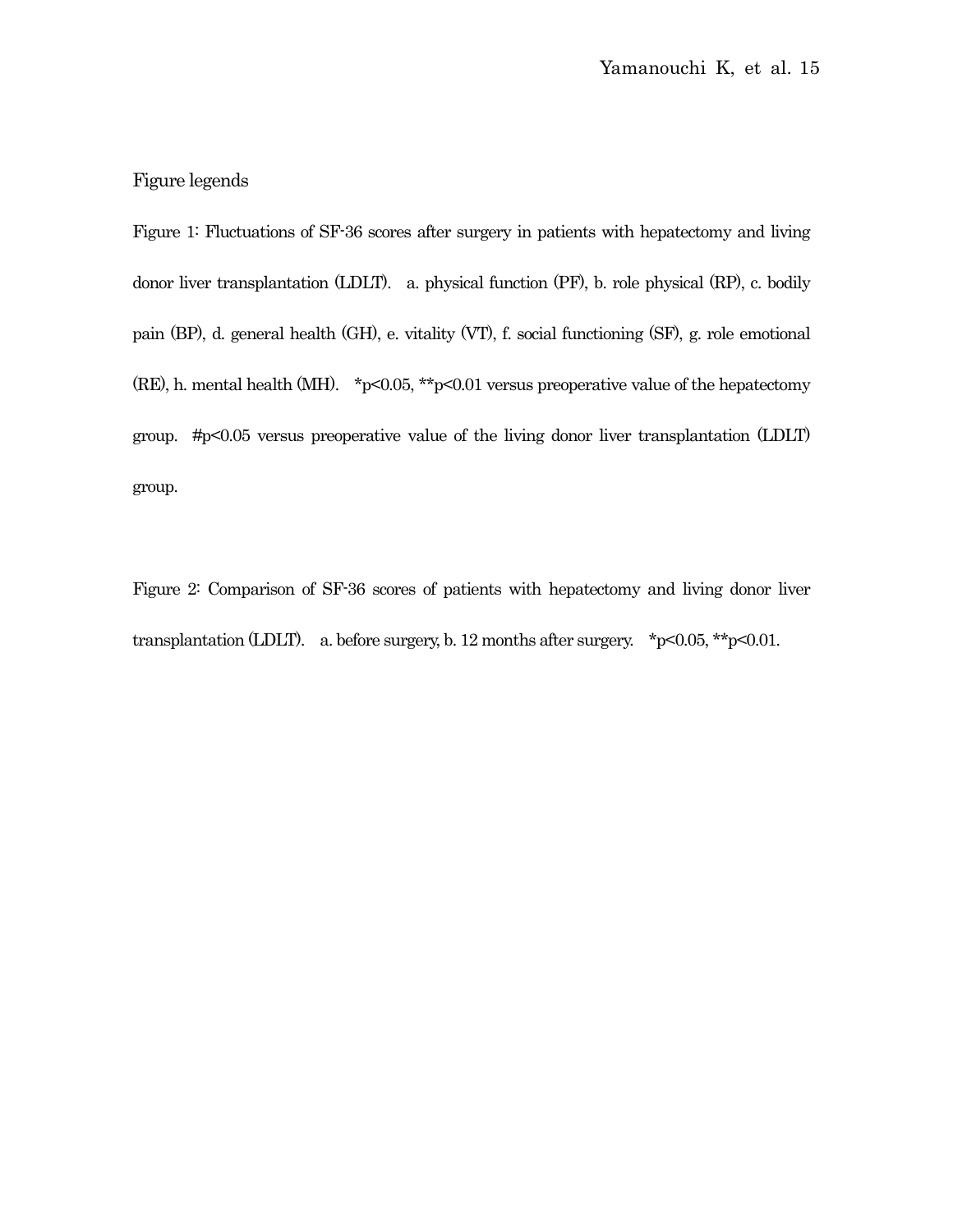# Figure 1